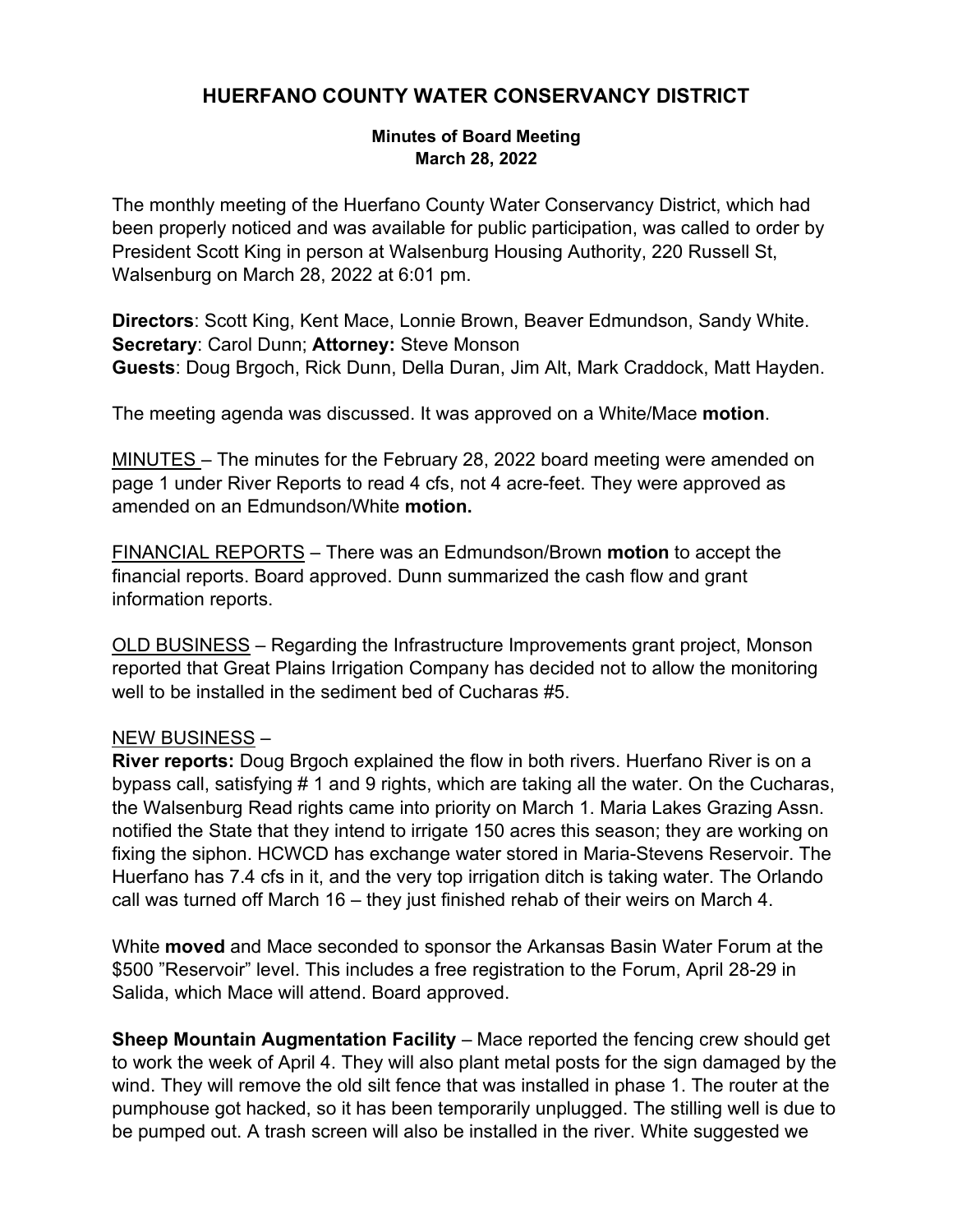download stats from the reservoir and show them on the HCWCD website. Bruce Bacon, Hydrologik, is still working on getting the Pass Creek emergency flood warning gage to report to Mace.

**Collaborative Storage Phase 5:** On March 14, CWCB issued the PO for the Maria-Stevens Reservoir Dredging Feasibility Study. The work order has been sent to Applegate Group, and they are proceeding with the study.

The Collaborative Storage operations committee meeting was held on March 15, but Walsenburg was not in attendance. We will try to hold another meeting to determine the water needs of the collaborative, coordinate future exchanges and establish processes.

**Infrastructure improvements** project: The final monitoring well needs to be installed before the grant funding expires in June 2022. The attorney is still trying to appeal to the new owner for permission.

**Huerfano Augmentation Plan:** A new augmentation application and fees have been received from the Mace Family near Gardner for 3-4 af of tier 2 water. There was a White/Brown **motion** to accept the application. Board approved. The application will be referred to legal and engineering.

Monson said the SRR application will be used as an example for the other two. SRR will purchase tier 2 water for a one-time fill of the ponds.

**Guest comments:** Mark Craddock encouraged the board to continue accepting guest comments in the meetings, even if they have to set time limits on presentations. Della Duran explained the Health Department used to require that people get on the agenda in order to present public comments when she was on their board.

Arkansas Basin Roundtable report – King and White related there was a report at the ABRT meeting that no more water would be released from Blue Mesa, Flaming Gorge or Navajo lakes to recharge Lake Powell and Lake Mead. The Inter-Basin Compact Commission has determined many west slope water users don't have measuring devices. There are West Slope concerns about environmental and social values, so they would prefer to not send the 80,000 af of water through the transmountain diversions that typically go to the East Slope.

**BILLS** – On a White/Mace **motion**, board authorized the transfer of \$70,000 to ColoTrust savings and approved paying the March bills, which total \$9,359.17:

| Mountain States Financial group: bookkeeping                                             | \$325.53   |
|------------------------------------------------------------------------------------------|------------|
| Monson, Cummins, Shohet & Farr: exch storg, aug plan & applicants, MSRE, misc \$4,758.00 |            |
| Dunn Write: contract, supplies, mileage                                                  | \$1,861.01 |
| Admin SCF Recovery Strategic Analysis                                                    | \$580.50   |
| Admin MSR Dredging Feasibility grant                                                     | \$236.50   |
| La Veta Carpentry: Water analyst for diversion & website maintenance                     | \$350.00   |
| Applegate Group: water eng'g, water rights admin, tier 2 water, aug plan apps            | \$922.50   |
| San Isabel Electric: monthly usage + access fee at SMAF                                  | \$260.13   |
| Spanish Peaks Library: March rent                                                        | \$65.00    |